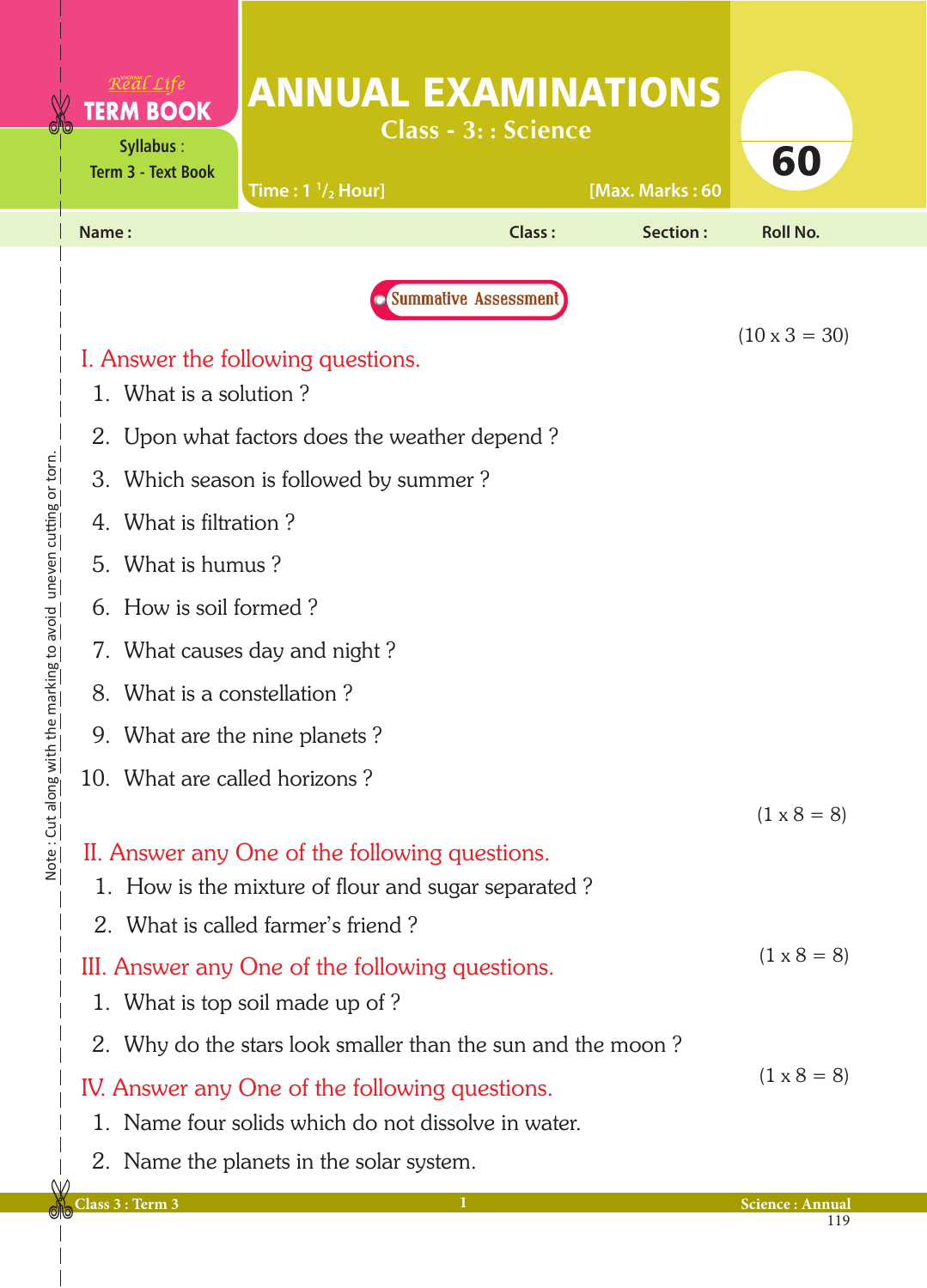$(1 \times 6 = 6)$ 

## V. Answer any One of the following questions.

- 1. What is the earth's surface made up of ?
- 2. Why is water called the 'Universal solvent' ?

kkkkk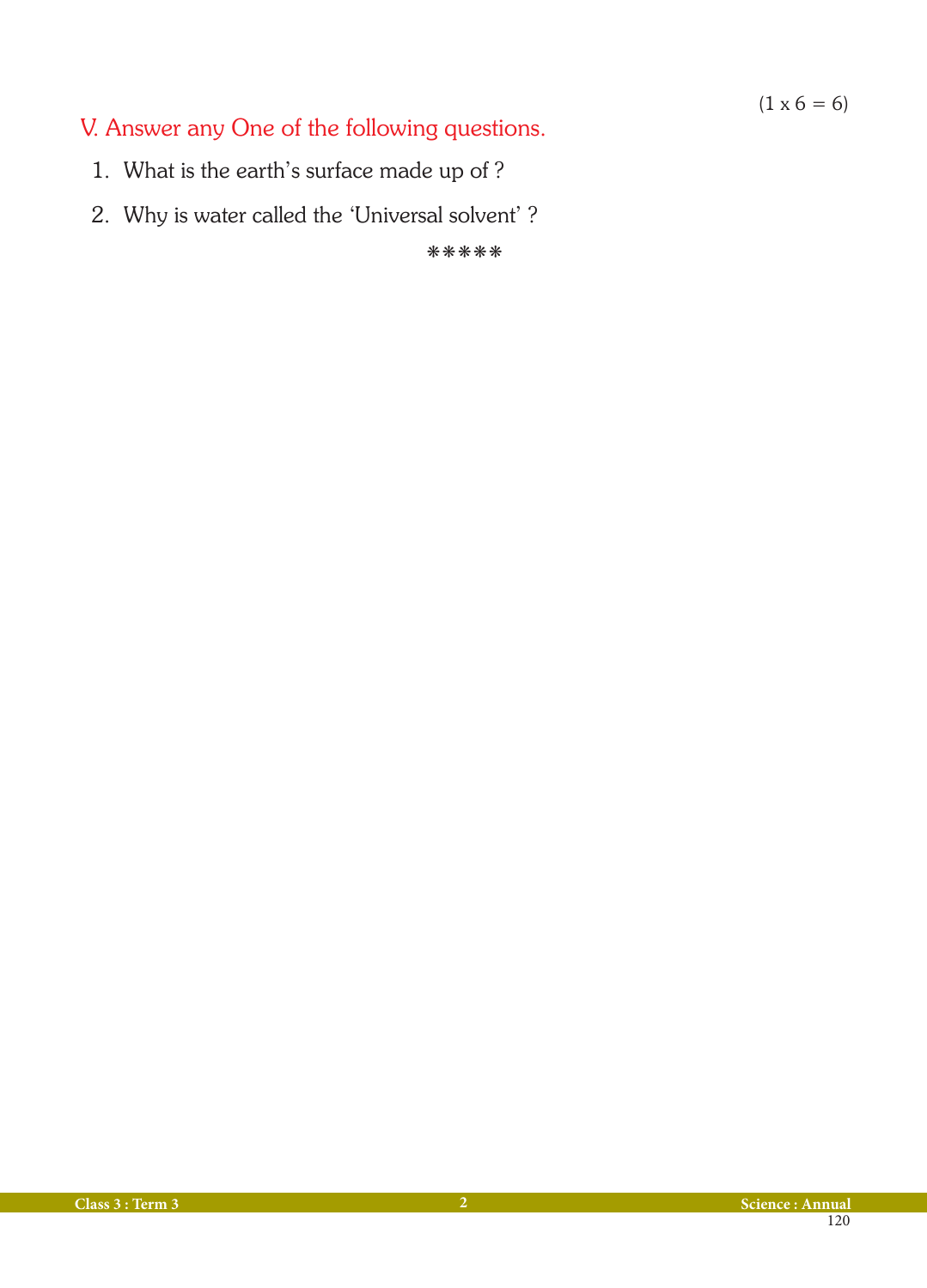|       | Real Life<br><b>TERM BOOK</b><br>Syllabus:<br><b>Term 3 - Text Book</b> | Time: 1 Hour]                                               |               | <b>Class - 3:: Science</b>    | <b>ANNUAL EXAMINATIONS</b><br>[Max. Marks: 40                      |                      | 40 |  |
|-------|-------------------------------------------------------------------------|-------------------------------------------------------------|---------------|-------------------------------|--------------------------------------------------------------------|----------------------|----|--|
| Name: |                                                                         |                                                             |               | Class:                        | Section:                                                           | <b>Roll No.</b>      |    |  |
|       |                                                                         |                                                             |               | <b>• Formative Assessment</b> |                                                                    |                      |    |  |
|       |                                                                         |                                                             |               |                               | I. Choose the correct answer and write its letter in the brackets. | $(10 \times 1 = 10)$ |    |  |
|       |                                                                         | 1. Sugar dissolves quickly in<br>a) cold water b) hot water |               | c) ice                        |                                                                    |                      |    |  |
|       |                                                                         | 2. We wear wollen clothes in season.                        |               |                               |                                                                    |                      |    |  |
| 3.    | a) summer                                                               | b) winter<br>makes the soil fertile.                        |               |                               | c) rainy                                                           |                      |    |  |
|       | a) Top soil                                                             | b) Humus                                                    |               |                               | c) Gravel                                                          |                      |    |  |
|       | 4. All planets move around the                                          |                                                             |               |                               |                                                                    |                      |    |  |
|       | a) Sun                                                                  | b)Moon                                                      |               |                               | c) Earth                                                           |                      |    |  |
|       | 5. This is used for making bricks.                                      |                                                             |               |                               |                                                                    |                      |    |  |
|       | a) sand b) clay<br>c) loam                                              |                                                             |               |                               |                                                                    |                      |    |  |
|       | a) $10$                                                                 | 6. Number of planets in the solar system<br>b)9             |               | c) $88$                       |                                                                    |                      |    |  |
|       |                                                                         | 7. The weather is humid in the                              |               |                               |                                                                    |                      |    |  |
|       | a) rainy season                                                         |                                                             | b) summer     |                               | c) winter                                                          |                      |    |  |
|       |                                                                         | 8. We drink more water in season.                           |               |                               |                                                                    |                      |    |  |
|       | a) winter                                                               | b) rainy                                                    |               |                               | c) summer                                                          |                      |    |  |
|       |                                                                         | 9. Tasteless, colourless and odourless liquid               |               |                               |                                                                    |                      |    |  |
|       | a) coconut oil                                                          | b) petrol                                                   |               |                               | c) water                                                           |                      |    |  |
|       |                                                                         | 10. This soil holds very little water                       |               |                               |                                                                    |                      |    |  |
|       | a) loamy soil                                                           |                                                             | b) sandy soil |                               | c) rocky soil                                                      |                      |    |  |

 $\overline{\phantom{a}}$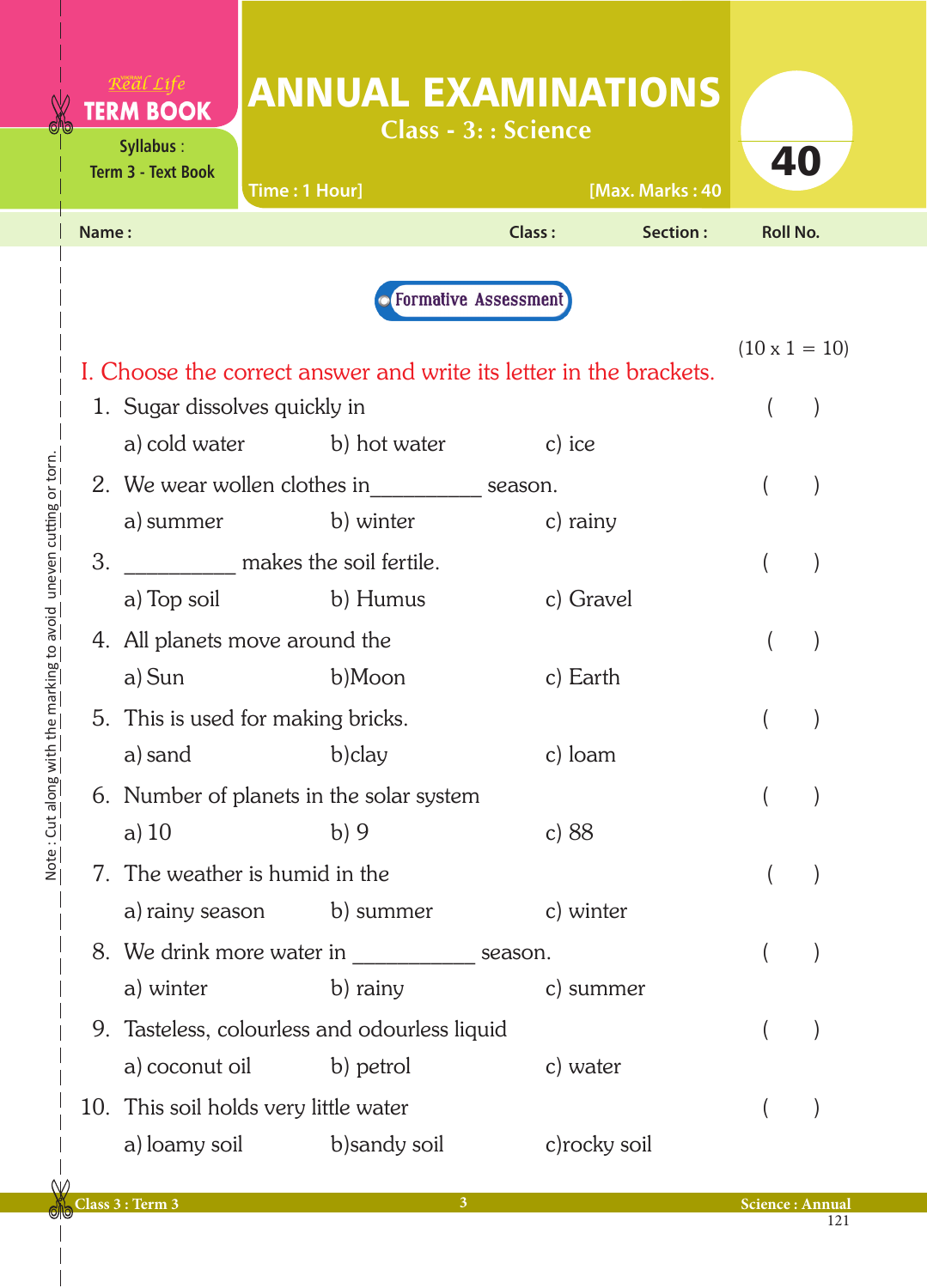## II. Fill in the blanks.

- 1. The sun is a  $\frac{1}{2}$ .
- 2. Farmer's friend is \_\_\_\_\_\_\_\_\_\_\_\_.
- 3. One who studies the stars is called  $\sim$
- 4. Sugar is  $\qquad \qquad$  in water.
- 5. The earth rotates on its own  $\frac{1}{\sqrt{1-\frac{1}{n}}}\cdot$
- 6. The moon goes round the  $\qquad \qquad$ .
- 7. Plants grow well in \_\_\_\_\_\_\_\_\_\_\_ soil.
- 8. Snow fall makes the weather \_\_\_\_\_\_\_\_\_\_\_\_\_.
- 9. \_\_\_\_\_\_\_\_\_\_\_\_\_ dissolves several solids.
- 10. Heating and stirring help the solids \_\_\_\_\_\_\_\_\_\_\_\_ in water quickly.

#### $(10 \times 1 = 10)$

## III. Write 'True' or 'False'.

| 1. Evaporation in nature takes place due to sunshine. |  |
|-------------------------------------------------------|--|
| 2. Sand dissolves in water.                           |  |
| 3. Weather is similar in all seasons.                 |  |
| 4. We sweat a lot in rainy season.                    |  |
| 5. Soil supplies water and salts to the plants.       |  |
| 6. The sun shines brightly in summer.                 |  |
| 7. The moon emits its own light.                      |  |
| 8. Air is present in the soil.                        |  |
| 9. The earth is flat.                                 |  |
| 10. Gravel is used in making pots and toys.           |  |